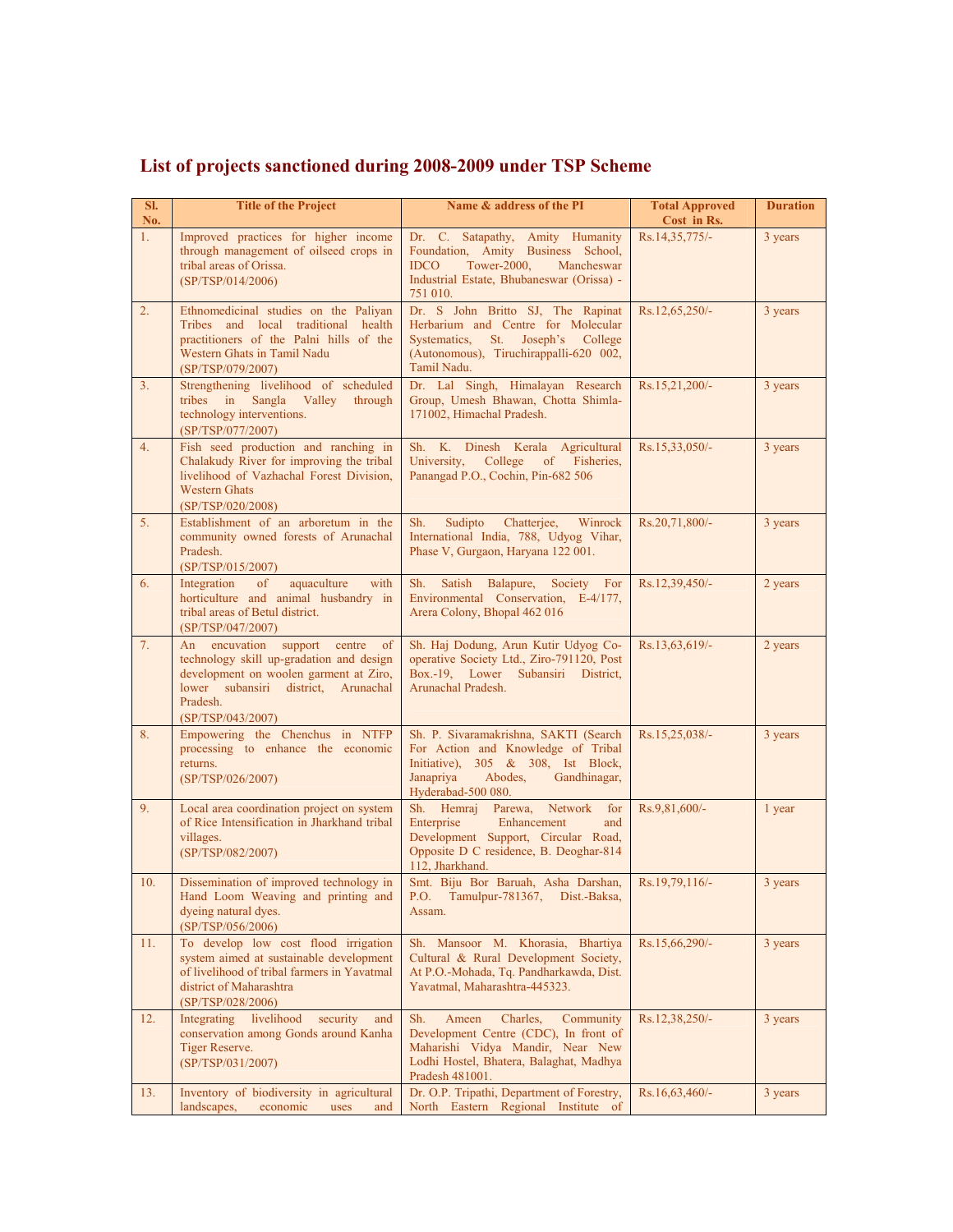|     | conservation for sustainable development<br>in Eastern Himalayan region of Arunachal<br>Pradesh.                                                                                                                           | Science & Technology, Nirjuli-791 109<br>(Itanagar), Arunachal Pradesh.                                                                                                  |                  |         |
|-----|----------------------------------------------------------------------------------------------------------------------------------------------------------------------------------------------------------------------------|--------------------------------------------------------------------------------------------------------------------------------------------------------------------------|------------------|---------|
| 14. | (SP/TSP/011/2008)<br>Survey and Research for identification of<br>the low cost S&T intervention for socio<br>economic development of SAHARIYA<br>TRIBES and preparation of action plan<br>for the future intervention.     | Sh. Swami Aryavesh, Bandhua Mukti<br>Morcha, 7 Jantar Mantar Road, New<br>Delhi-110001.                                                                                  | Rs.3,70,700/-    | 1 year  |
| 15. | (SP/TSP/088/2007)<br>To undertake propagation, spread &<br>conservation of biodiversity of traditional<br>seeds for creating self reliance in<br>agriculture with the involvement of tribal<br>women.<br>(SP/TSP/044/2007) | Sh. Pravin Kale, DILASA Sanatha, Istari<br>Nagar, Ghatanji Dist. Yavatmal-445301,<br>Maharashtra.                                                                        | Rs.9,89,400/-    | 3 years |
| 16. | Introduction of improved technology for<br>production of bone meals and its<br>application for bettering the socio-<br>economic status of Mizo cultivators.<br>(SP/TSP/014/2007)                                           | Sh. Vanlalngaia, Khualen Tung & Coffee<br>Planters and Industrial Association, 1/35,<br>Kulikawn, Aizawl-796005, Mizoram                                                 | Rs.12,92,000/-   | 2 years |
| 17. | Tribal women initiative for sustainable<br>livelihood & economic empowerment<br>through integrated development<br>$\circ$ of<br>tamarind and value addition for improved<br>market access.<br>(SP/TSP/080/2007)            | Sh. S. K. Tripathy, Social Centre To<br>Organise Rural Development (SCORD),<br>Nagaspur,<br>P.O.-Charirakaba,<br>Dist.<br>Cuttack, Pin-754280, Orissa                    | Rs.15,32,000/-   | 2 years |
| 18. | Mushroom spawn production, cultivation<br>and post production management for<br>better<br>nutrition<br>and<br>economic<br>empowerment of tribal women in Boudh.<br>(SP/TSP/054/2007)                                       | Sh. Naba Kishore Parida, Sanskar Yubak<br>Sangha (SYS), At.- DL-22, V.S.S. Nagar,<br>P.O. Sahid Nagar, Bhubaneswar, Orissa-<br>751007                                    | Rs.7,00,000/-    | 2 years |
| 19. | Development of Angora Wool Sector for<br>Tribal Communities in village Mohana,<br>Sujau and Sawara of District Dehradun.<br>(SP/TSP/066/2007)                                                                              | Sh. Parendra Saklani, Garhwal Vikas<br>Kendra, P.O. Suman Kyari, Nainbagh,<br>Tehri Garhwal-249 186, Uttarakhand.                                                        | Rs.15,13,500/-   | 3 years |
| 20. | Development of Angora Wool Sector for<br>Tribal Communities in village Thandi,<br>Kamad, Kumarkot (Jalang) of district<br>Uttarkashi.<br>(SP/TSP/059/2007)                                                                 | Sh. Girish Vyas, (Shri Suprayag), Shri<br>Dev Suman Paryavaran Research Society,<br>Village-Huldiyana, P.O. Nuisari, Dunda,<br>Uttarkashi, Uttarakhand.                  | Rs.15,13,500/-   | 3 years |
| 21. | Development of Angora Wool Sector for<br>Tribal Communities in village Shalang,<br>Gawana, Maneri, Athali of district<br>Uttarkashi.<br>(SP/TSP/057/2007)                                                                  | Devesh<br>Kothari,<br>Himalayan<br>Sh.<br>Educational & Resource Development<br>Society, Block Road, Chamba, Tehri<br>Garhwal, Uttarakhand.                              | Rs.15,13,500/-   | 3 years |
| 22. | Development of Angora Wool Sector for<br>Tribal Communities in village Balakot,<br>Deolal gaon and Khursin of district<br>Pithoragarh.<br>(SP/TSP/070/2007)                                                                | Sh. Rajendra Singh, Swati Gramodyog<br>Sansthan, Dharchula Road, Pithoragarh,<br>Uttarakhand-262501.                                                                     | Rs.15,13,500/-   | 3 years |
| 23. | Development of Angora Wool Sector for<br>Tribal Communities in village LATA,<br>REANI & PAGRASHU of district<br>Chamoli.<br>(SP/TSP/065/2007)                                                                              | Sh. Jodh Singh Rawat, Sadan Siksha<br>Sammiti- Gairsain, New Saliyana, Post<br>Gairsain Near Ulka Mata Mandir Saliyana<br>Band, District Chamoli, Uttarakhand-246<br>428 | Rs.15,13,500/-   | 3 years |
| 24. | Development of Angora Wool Sector for<br>Tribal Communities in village Nakuri,<br>Beerpur Dunda and Ludaka of district<br>Uttakashi.<br>(SP/TSP/060/2007)                                                                  | Sh. Karan Singh, Mahila Uttan Evam<br>Gram Vikas Sansthan, Gainwal, Brahm<br>Khal.<br>Block<br>Dunga,<br>Uttarakashi,<br>Uttarakhand, Pin-249 152.                       | Rs.15,13,500/-   | 3 years |
| 25. | Development of Angora Wool Sector for<br>Tribal Communities in village Sukhi,<br>Jhala and Jaspur of district Uttarkashi.<br>(SP/TSP/061/2007)                                                                             | Sh. Virendra Prasad Bhatt, Gramin Vikas<br>Takniki Sansthan, Saini (Dunda), Post-<br>Dunda, Distt.-Uttarkashi, Uttarakhand                                               | Rs.15,13,500/-   | 3 years |
| 26. | Development of Angora Wool Sector for                                                                                                                                                                                      | Sh. Siddharth Singh Segi, Uttaranchal                                                                                                                                    | $Rs.15,13,500/-$ | 3 years |